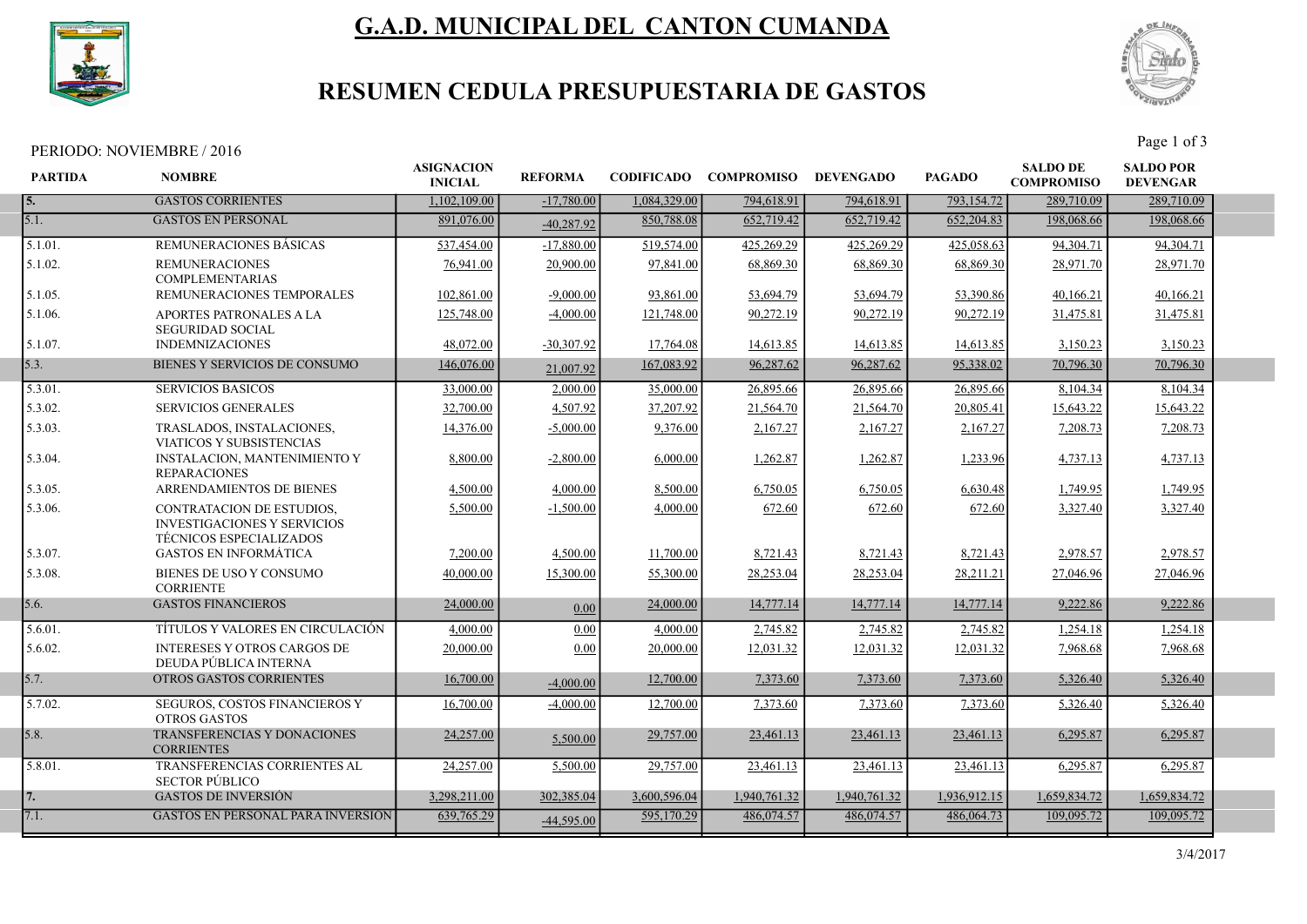

# G.A.D. MUNICIPAL DEL CANTON CUMANDA



## RESUMEN CEDULA PRESUPUESTARIA DE GASTOS

# PERIODO: NOVIEMBRE / 2016<br>Page 2 of 3

| <b>PARTIDA</b> | <b>NOMBRE</b>                                                 | <b>ASIGNACION</b><br><b>INICIAL</b> | <b>REFORMA</b> |              | <b>CODIFICADO COMPROMISO</b> | <b>DEVENGADO</b> | <b>PAGADO</b> | <b>SALDO DE</b><br><b>COMPROMISO</b> | <b>SALDO POR</b><br><b>DEVENGAR</b> |  |
|----------------|---------------------------------------------------------------|-------------------------------------|----------------|--------------|------------------------------|------------------|---------------|--------------------------------------|-------------------------------------|--|
| 7.1.01.        | REMUNERACIONES BASICAS                                        | 320,905.69                          | $-14,000.00$   | 306,905.69   | 265,880.78                   | 265,880.78       | 265,870.94    | 41,024.91                            | 41,024.91                           |  |
| 7.1.02.        | <b>REMUNERACIONES</b><br><b>COMPLEMENTARIAS</b>               | 58,622.00                           | 21,405.00      | 80,027.00    | 59,476.61                    | 59,476.61        | 59,476.61     | 20,550.39                            | 20,550.39                           |  |
| 7.1.05.        | REMUNERACIONES TEMPORALES                                     | 107,902.00                          | 3,500.00       | 111,402.00   | 91,224.95                    | 91,224.95        | 91,224.95     | 20,177.05                            | 20,177.05                           |  |
| 7.1.06.        | APORTES PATRONALES A LA<br><b>SEGURIDAD SOCIAL</b>            | 100,698.00                          | $-7,500.00$    | 93,198.00    | 68,115.37                    | 68,115.37        | 68,115.37     | 25,082.63                            | 25,082.63                           |  |
| 7.1.07.        | <b>INDEMNIZACIONES</b>                                        | 51,637.60                           | $-48,000.00$   | 3,637.60     | 1,376.86                     | 1,376.86         | 1,376.86      | 2,260.74                             | 2,260.74                            |  |
| 7.3.           | BIENES Y SERVICIOS PARA INVERSIÓN                             | 697,085.90                          | 166,020.66     | 863,106.56   | 530,700.76                   | 530,700.76       | 526,861.45    | 332,405.80                           | 332,405.80                          |  |
| 7.3.02.        | <b>SERVICIOS GENERALES</b>                                    | 72,000.00                           | $-12,751.30$   | 59,248.70    | 43,079.26                    | 43,079.26        | 43,079.26     | 16,169.44                            | 16,169.44                           |  |
| 7.3.03.        | TRASLADOS, INSTALACIONES<br>VIÁTICOS Y SUBSISTENCIAS          | 13,984.00                           | $-4,992.00$    | 8,992.00     | 1,398.50                     | 1,398.50         | 1,398.50      | 7,593.50                             | 7,593.50                            |  |
| 7.3.04.        | <b>INSTALACIONES, MANTENIMIENTOS Y</b><br><b>REPARACIONES</b> | 63,800.00                           | 8,172.68       | 71,972.68    | 43,717.68                    | 43,717.68        | 42,643.09     | 28,255.00                            | 28,255.00                           |  |
| 7.3.05.        | ARRENDAMIENTO DE BIENES                                       | 32,000.00                           | $-5,000.00$    | 27,000.00    | 17,790.28                    | 17,790.28        | 17,790.28     | 9,209.72                             | 9,209.72                            |  |
| 7.3.06.        | <b>CONTRATACIONES DE ESTUDIOS E</b><br><b>INVESTIGACIONES</b> | 32,900.00                           | 36,000.00      | 68,900.00    | 14,997.04                    | 14,997.04        | 14,784.77     | 53,902.96                            | 53,902.96                           |  |
| 7.3.07.        | <b>GASTOS EN INFORMÁTICA</b>                                  | 4,500.00                            | $-1,200.00$    | 3,300.00     | 181.26                       | 181.26           | 181.26        | 3,118.74                             | 3,118.74                            |  |
| 7.3.08.        | BIENES DE USO Y CONSUMO DE<br><b>INVERSIÓN</b>                | 477,901.90                          | 145,791.28     | 623,693.18   | 409,536.74                   | 409,536.74       | 406,984.29    | 214,156.44                           | 214,156.44                          |  |
| 7.5.           | OBRAS PÚBLICAS                                                | 1,727,369.93                        | 177,510.04     | 1,904,879.97 | 722,561.87                   | 722,561.87       | 722,561.85    | 1,182,318.10                         | 1,182,318.10                        |  |
| 7.5.01.        | OBRAS DE INFRAESTRUCTURA                                      | 1,705,689.23                        | 78,685.04      | 1,784,374.27 | 722,561.87                   | 722,561.87       | 722,561.85    | 1,061,812.40                         | 1,061,812.40                        |  |
| 7.5.04.        | OBRAS EN LÍNEAS, REDES E<br><b>INSTALACIONES ELÉCTRICAS</b>   | 10.392.08                           | 2,200.00       | 12,592.08    | 0.00                         | 0.00             | 0.00          | 12,592.08                            | 12,592.08                           |  |
| 7.5.99.        | ASIGNACIONES A DISTRIBUIR                                     | 11,288.62                           | 96,625.00      | 107,913.62   | 0.00                         | 0.00             | 0.00          | 107,913.62                           | 107,913.62                          |  |
| 7.7.           | OTROS GASTOS DE INVERSIÓN                                     | 15,000.00                           | 0.00           | 15,000.00    | 12,148.98                    | 12,148.98        | 12,148.98     | 2,851.02                             | 2,851.02                            |  |
| 7.7.02.        | SEGUROS, COSTOS FINANCIEROS Y<br><b>OTROS GASTOS</b>          | 15,000.00                           | 0.00           | 15,000.00    | 12,148.98                    | 12,148.98        | 12,148.98     | 2,851.02                             | 2,851.02                            |  |
| 7.8.           | TRANSFERENCIAS Y DONACIONES PARA<br><b>INVERSIÓN</b>          | 218,989.88                          | 3,449.34       | 222,439.22   | 189,275.14                   | 189,275.14       | 189,275.14    | 33,164.08                            | 33,164.08                           |  |
| 7.8.01.        | TRANSFERENCIAS PARA INVERSION AL<br><b>SECTOR PÚBLICO</b>     | 218,989.88                          | 3,449.34       | 222,439.22   | 189,275.14                   | 189,275.14       | 189,275.14    | 33,164.08                            | 33,164.08                           |  |
| 8.             | <b>GASTOS DE CAPITAL</b>                                      | 158,097.00                          | 120,892.00     | 278,989.00   | 39,586.44                    | 39,586.44        | 39,511.93     | 239,402.56                           | 239,402.56                          |  |
| 8.4.           | <b>BIENES DE LARGA DURACIÓN</b>                               | 158,097.00                          | 120,892.00     | 278,989.00   | 39,586.44                    | 39,586.44        | 39,511.93     | 239,402.56                           | 239,402.56                          |  |
| 8.4.01.        | <b>BIENES MUEBLES</b>                                         | 108,097.00                          | 120,892.00     | 228,989.00   | 36,866.44                    | 36,866.44        | 36,791.93     | 192,122.56                           | 192,122.56                          |  |
| 8.4.03.        | <b>EXPROPIACIONES DE BIENES</b>                               | 50,000.00                           | 0.00           | 50,000.00    | 2,720.00                     | 2,720.00         | 2,720.00      | 47,280.00                            | 47,280.00                           |  |
| 9.             | APLICACIÓN DEL FINANCIAMIENTO                                 | 76,073.00                           | 23,500.00      | 99,573.00    | 85,047.36                    | 85,047.36        | 85,047.36     | 14,525.64                            | 14,525.64                           |  |